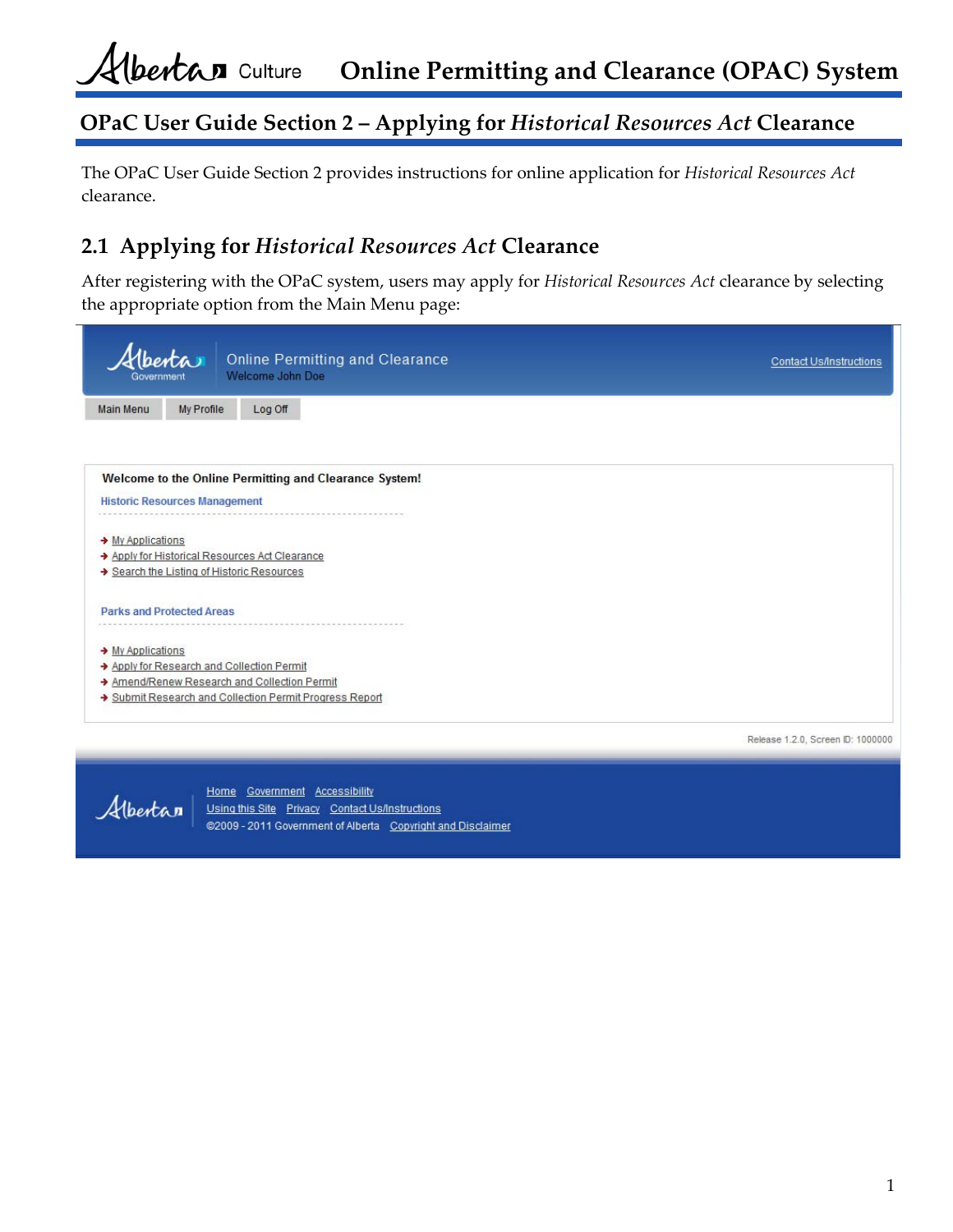#### Albertan culture **Online Permitting and Clearance (OPAC) System**

## **OPaC User Guide Section 2 – Applying for** *Historical Resources Act* **Clearance**

After selecting "Apply for Historical Resource Act Clearance" from the Main Menu, you will be taken to the following screen. From here you can create a new application by clicking "Apply" or search for a previously submitted application from which you can create a duplicate. The duplicate application feature should be used only to create a subsequent application for the same project (e.g., after completion of required historical resource investigations or to communicate project changes). The duplicate application should not be used as a template to create applications for new projects as certain aspects of the application may be imbedded.

| Alberta<br>Government           |                                    | Welcome John Doe                             | <b>Online Permitting and Clearance</b>                                                                                                              | <b>Contact Us/Instructions</b>  |
|---------------------------------|------------------------------------|----------------------------------------------|-----------------------------------------------------------------------------------------------------------------------------------------------------|---------------------------------|
| <b>Main Menu</b>                | My Profile                         | Log Off                                      |                                                                                                                                                     |                                 |
| <b>New Application</b><br>Apply |                                    | Apply for Historical Resources Act Clearance |                                                                                                                                                     |                                 |
|                                 | <b>Use an Existing Application</b> | Search for an Existing Application           | Search your existing Clearance Applications and use the<br>'Duplicate Application" button to create a new application<br>with inherited properties. |                                 |
| Cancel                          |                                    |                                              |                                                                                                                                                     | Release 1.2.0, Screen ID: 87204 |
| Hbertan                         |                                    | Home Government Accessibility                | Using this Site Privacy Contact Us/Instructions<br>@2009 - 2011 Government of Alberta Copyright and Disclaimer                                      |                                 |

If the "Apply" option is selected, you will be prompted to select the project category to which the proposed belongs: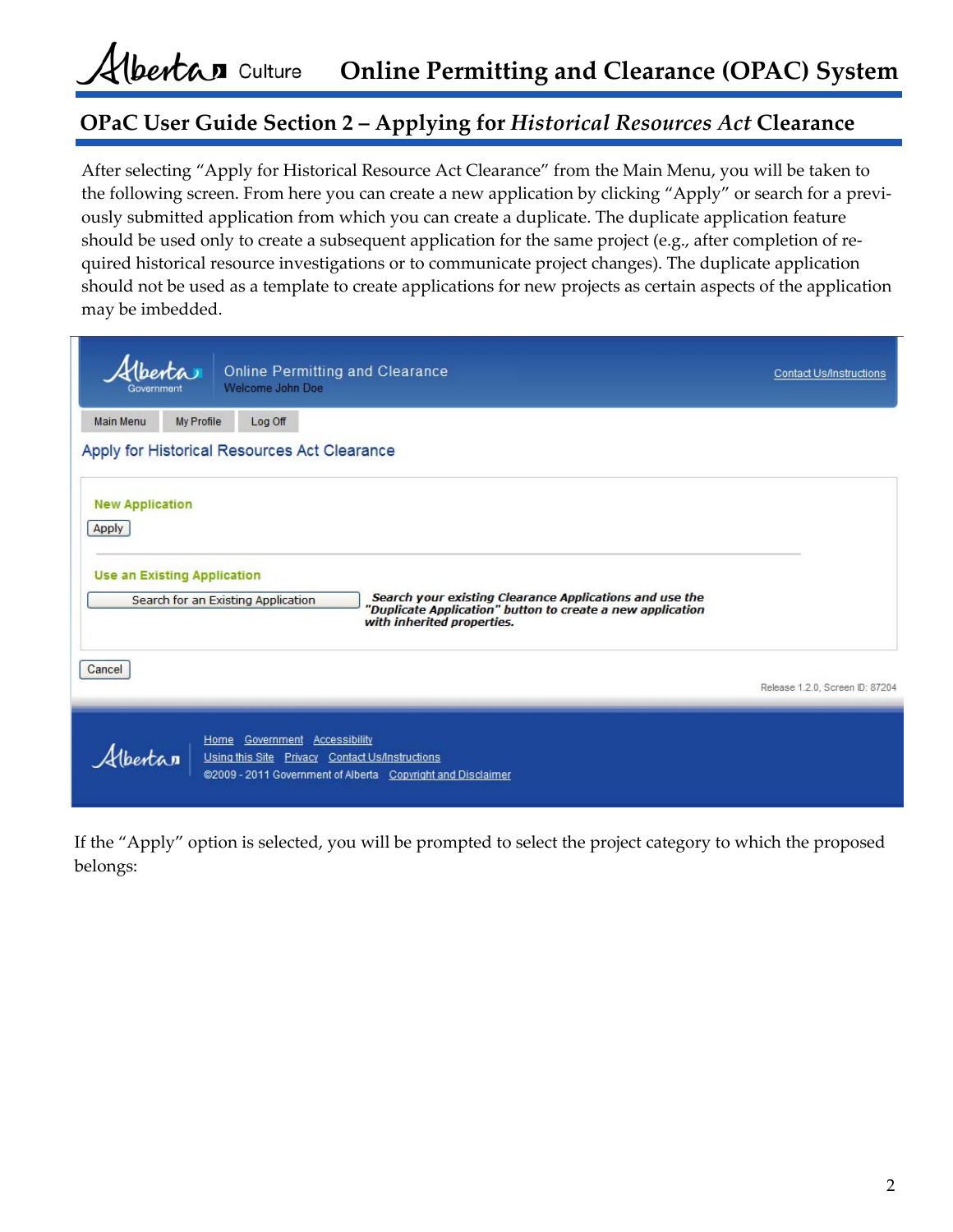|                                                                            | <b>Online Permitting and Clearance</b><br>Welcome John Doe                                                                                                                                                                                                                                                                                        | <b>Contact Us/Instructions</b> |
|----------------------------------------------------------------------------|---------------------------------------------------------------------------------------------------------------------------------------------------------------------------------------------------------------------------------------------------------------------------------------------------------------------------------------------------|--------------------------------|
| <b>Main Menu</b><br>My Profile                                             | Log Off                                                                                                                                                                                                                                                                                                                                           |                                |
|                                                                            | <b>Application for Historical Resources Act Clearance</b>                                                                                                                                                                                                                                                                                         |                                |
| Select Project Category                                                    |                                                                                                                                                                                                                                                                                                                                                   |                                |
| Please choose a project category.                                          |                                                                                                                                                                                                                                                                                                                                                   |                                |
| *Project Category:                                                         |                                                                                                                                                                                                                                                                                                                                                   |                                |
| ◯ Aggregate Extraction (4650)<br>$\bigcirc$ Agriculture and Grazing (4515) | - Sand/gravel or other aggregate extraction or exploration projects (for mineral quarry projects use category 4810)                                                                                                                                                                                                                               |                                |
|                                                                            | Alberta Parks and Protected Areas (5110)                                                                                                                                                                                                                                                                                                          |                                |
| Alternative Power (4941)                                                   | - All project types located within a provincial park or protected area                                                                                                                                                                                                                                                                            |                                |
| ◯ Coal Exploration (4550)                                                  | - Wind, solar or other alternative power projects                                                                                                                                                                                                                                                                                                 |                                |
| ◯ Coal Mines (4560)                                                        |                                                                                                                                                                                                                                                                                                                                                   |                                |
| $\bigcirc$ Forest Management (4629)                                        |                                                                                                                                                                                                                                                                                                                                                   |                                |
| time.)                                                                     | - Prescribed burns and Firesmart programs (Note: Applications for clearance for forest harvest projects cannot be submitted online at this                                                                                                                                                                                                        |                                |
| Geophysical (4643)                                                         |                                                                                                                                                                                                                                                                                                                                                   |                                |
| $\bigcirc$ Industrial Facilities (4668)                                    | - Petroleum, natural gas and other chemical or mineral processing or storage facilities                                                                                                                                                                                                                                                           |                                |
| $\bigcirc$ Local Power Distribution (4943)                                 | - Local power distribution projects (under 25 kV) and related infrastructure                                                                                                                                                                                                                                                                      |                                |
| Municipal Planning (4840)<br>category 4835)                                | Long-range municipal planning projects - area structure plans or municipal development plans (for residenital or industrial subdivisions use                                                                                                                                                                                                      |                                |
| ◯ Oil Sands Exploration (4763)                                             |                                                                                                                                                                                                                                                                                                                                                   |                                |
| Resources Act clearance.                                                   | Please ensure you have complied with the instructions outlined in the Archaeological Survey Procedures Bulletin - OSE Historical Resources<br>Act Compliance (see http://culture.alberta.ca/heritage/resourcemanagement/landuseplanning/default.aspx) before applying for Historical                                                              |                                |
| ◯ Oil Sands and Heavy Oil (4750)                                           |                                                                                                                                                                                                                                                                                                                                                   |                                |
| $\circ$ Pipelines (4780)                                                   | - Class I pipelines or equivalent (pipeline length in km multiplied by pipe diameter in mm is equal or greater than 2,690) and pipelines<br>regulated by the National Energy Board. (NOTE: For pipeline tie-ins or for pipelines smaller that the size indicated here, please apply using<br>category 4728 - Small-scale Conventional Oil & Gas.) |                                |
|                                                                            | ◯ Provincial Historic Resource (5200)<br>Alterations to provincially designated historic resources                                                                                                                                                                                                                                                |                                |
| $\bigcirc$ Quarries (4810)                                                 |                                                                                                                                                                                                                                                                                                                                                   |                                |
|                                                                            | - Mineral quarry projects (for sand/gravel or other aggregate extraction or exploration projects use category 4650)                                                                                                                                                                                                                               |                                |
| Recreation and Tourism (4725)                                              | - Recreation and tourism projects located outside of provincial parks and protected areas (for all projects located within a provincial park or<br>protected area use category 5110)                                                                                                                                                              |                                |
|                                                                            | ◯ Small-scale Conventional Oil & Gas (4728)                                                                                                                                                                                                                                                                                                       |                                |
| ◯ Subdivisions (4835)                                                      | - Conventional oil and gas well sites and associated infrastructure (e.g., pipeline tie-ins, access roads). (NOTE: For Class I or equivalent<br>pipelines, please apply using category 4780 - Pipelines.)                                                                                                                                         |                                |
|                                                                            | $\cap$ Telecommunications and Utilities (4961)                                                                                                                                                                                                                                                                                                    |                                |
|                                                                            | - Telecommunications and municipal utility projects (for local power distribution projects [under 25 kV] use category 4943)<br>◯ Transmission Lines and Electrical Power Generation (4940)                                                                                                                                                        |                                |
|                                                                            | - Transmission lines, power plants, substations and associated developments<br>$\bigcirc$ Transportation - Primary and Secondary Highways (4953)                                                                                                                                                                                                  |                                |
|                                                                            | - Primary and secondary highways and associated developments<br>$\bigcirc$ Transportation - Urban, Municipal and Local Roads and Other Transportation Projects (4715)                                                                                                                                                                             |                                |
|                                                                            | - All transportation projects other than those associated with a primary or secondary highway<br><b>O</b> Waste Management and Water Treatment (4710)                                                                                                                                                                                             |                                |
| $\bigcirc$ Water Distribution (4970)                                       |                                                                                                                                                                                                                                                                                                                                                   |                                |
| ◯ Water Diversion (4825)                                                   | - Water supply lines, canals, irrigation systems and other water supply projects                                                                                                                                                                                                                                                                  |                                |
|                                                                            | - Reservoirs, dams, storm water management and other water diversion projects                                                                                                                                                                                                                                                                     |                                |

Next Cancel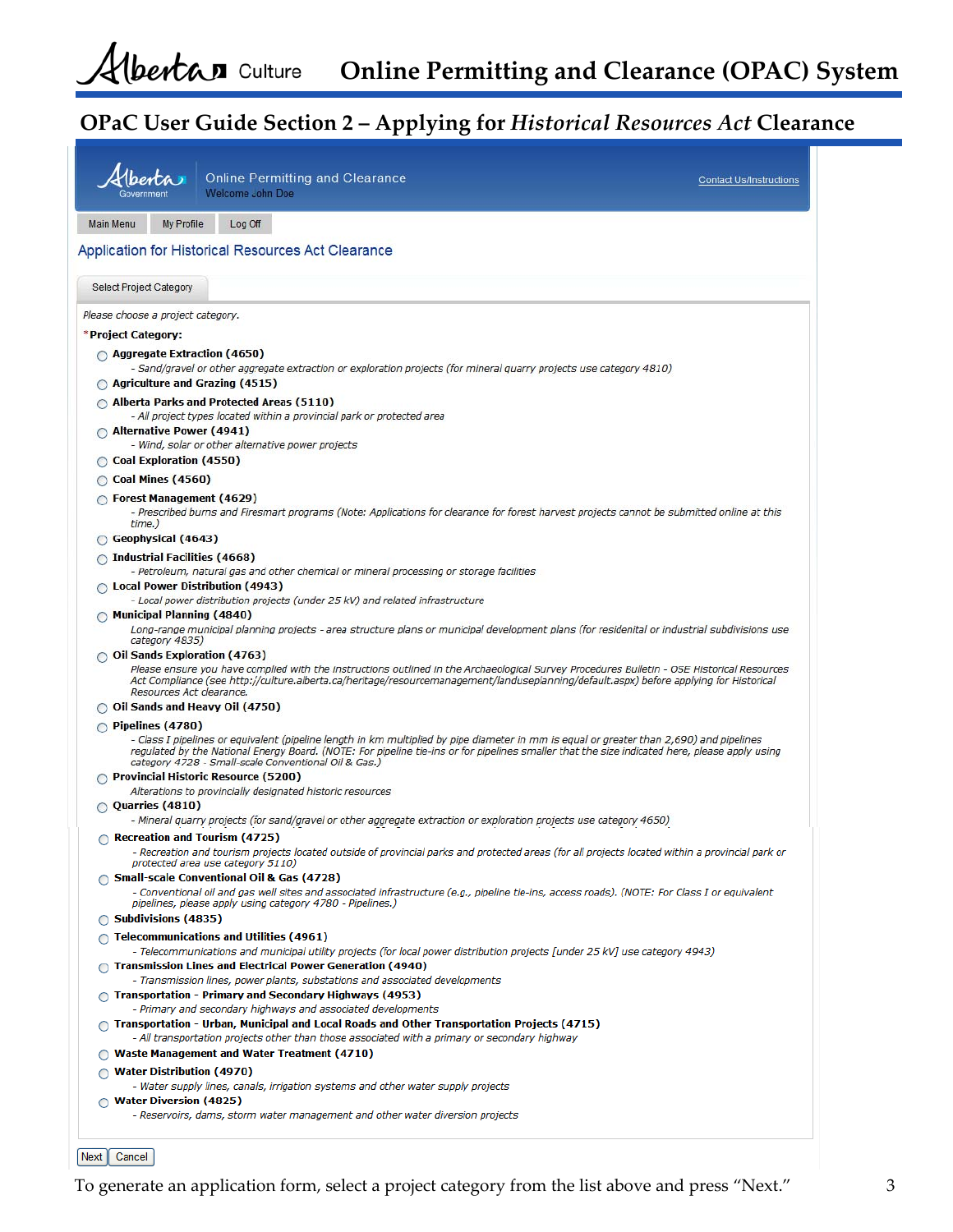Alberta n Culture **Online Permitting and Clearance (OPAC) System**

## **OPaC User Guide Section 2 – Applying for** *Historical Resources Act* **Clearance**

Selecting "Search for an Existing Application" on the Main Menu will take you a search window:

| <i>Aberta</i><br>Government                                                                                                                           |               | <b>Online Permitting and Clearance</b><br><b>Welcome John Doe</b>                                                                          | <b>Contact Us/Instructions</b>  |
|-------------------------------------------------------------------------------------------------------------------------------------------------------|---------------|--------------------------------------------------------------------------------------------------------------------------------------------|---------------------------------|
| <b>Main Menu</b>                                                                                                                                      | My Profile    | Log Off                                                                                                                                    |                                 |
| My Clearance Applications                                                                                                                             |               |                                                                                                                                            |                                 |
| <b>Application Number:</b><br><b>Applicant Ref. #:</b><br><b>Submitted Date:</b><br><b>Project Number:</b><br>Permit #:<br><b>Project Identifier:</b> |               | H<br>To: mmm dd, yyyy<br>From: mmm dd, yyyy<br>e.g. 4728-08-0001                                                                           | I                               |
| Search                                                                                                                                                | Save as Excel | Cancel                                                                                                                                     | Release 1.2.0, Screen ID: 87175 |
| Hbertan                                                                                                                                               | Home          | Government Accessibility<br>Using this Site Privacy Contact Us/Instructions<br>@2009 - 2011 Government of Alberta Copyright and Disclaimer |                                 |

A list of applications matching your search criteria will be generated. Click on the Application # link to open the appropriate application:

| Hberta<br><b>Online Permitting and Clearance</b><br>Welcome John Doe                                                                                        |                                                      | <b>Contact Us/Instructions</b>  |
|-------------------------------------------------------------------------------------------------------------------------------------------------------------|------------------------------------------------------|---------------------------------|
| <b>Main Menu</b><br>My Profile<br>Log Off                                                                                                                   |                                                      |                                 |
| My Clearance Applications                                                                                                                                   |                                                      |                                 |
| Application # Application # Permit #<br><b>Project Identifier</b><br>Well site in 10-22-40-2-W5M Apr 16, 2013<br>1741494                                    | <b>Submitted Date Project Number</b><br>4728-13-0002 | <b>Applicant Ref. #</b>         |
| Search Again<br>Cancel                                                                                                                                      |                                                      | Release 1.2.0, Screen ID: 87158 |
| Home Government Accessibility<br>Albertan<br>Using this Site Privacy Contact Us/Instructions<br>@2009 - 2011 Government of Alberta Copyright and Disclaimer |                                                      |                                 |
| To create an application form, scroll to the bottom of the application and select "Duplicate Application":                                                  |                                                      |                                 |
| <b>Duplicate Application</b><br>Save                                                                                                                        |                                                      |                                 |
| * An asterisk indicates a required field.<br>Cancel                                                                                                         |                                                      |                                 |
|                                                                                                                                                             |                                                      | Release 1.2.0, Screen ID: 73952 |
| Home Government Accessibility<br>Albertan<br>Using this Site Privacy Contact Us/Instructions<br>@2009 - 2011 Government of Alberta Copyright and Disclaimer |                                                      |                                 |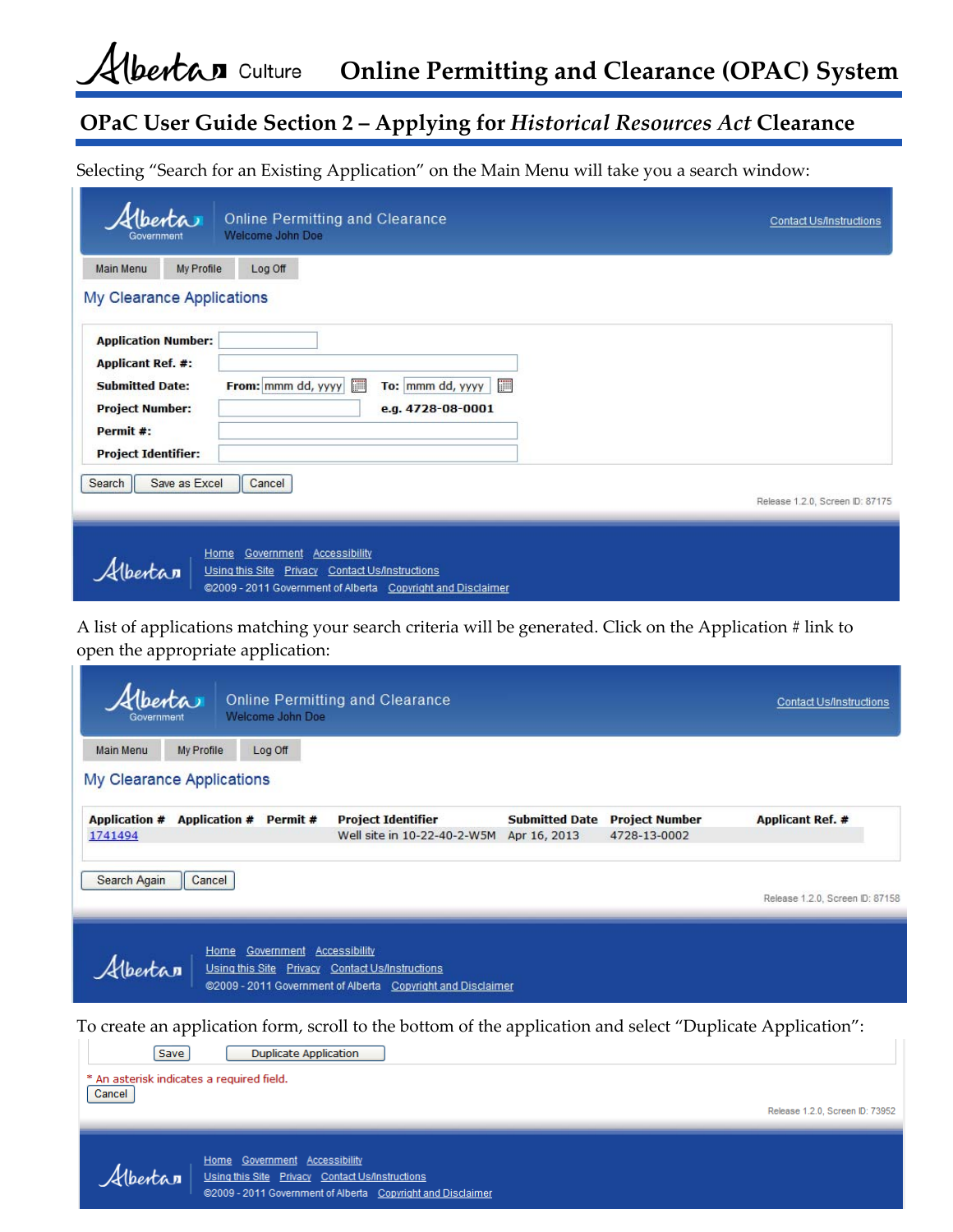The following section provides information on how to complete an application for *Historical Resources Act* clearance once a new or duplicated application form has been created. If you are using a duplicated appli‐ cation, some fields will be auto‐filled, but the contents are modifiable

#### **2.1.1 Data Entry Guide**

|                                             | <i><u><b>Iberta</b></u></i> | <b>Welcome John Doe</b> | <b>Online Permitting and Clearance</b>                                                                                                                                                                                                                                                                                                                                                                                                                                                                                                                                                                                          | <b>Contact Us/Instructions</b> |
|---------------------------------------------|-----------------------------|-------------------------|---------------------------------------------------------------------------------------------------------------------------------------------------------------------------------------------------------------------------------------------------------------------------------------------------------------------------------------------------------------------------------------------------------------------------------------------------------------------------------------------------------------------------------------------------------------------------------------------------------------------------------|--------------------------------|
| <b>Main Menu</b>                            | My Profile                  | Log Off                 |                                                                                                                                                                                                                                                                                                                                                                                                                                                                                                                                                                                                                                 |                                |
|                                             |                             |                         | Application for Historical Resources Act Clearance                                                                                                                                                                                                                                                                                                                                                                                                                                                                                                                                                                              |                                |
| <b>Clearance Application</b>                |                             |                         |                                                                                                                                                                                                                                                                                                                                                                                                                                                                                                                                                                                                                                 |                                |
| *Application Purpose:<br>*Project Category: |                             |                         | All New Lands<br><b>HRM Project Number:</b><br>$4728 -$<br>Additional Lands<br>O No New Lands<br>Small-scale Conventional Oil & Gas (4728)<br><b>Change Project Category</b>                                                                                                                                                                                                                                                                                                                                                                                                                                                    | (if known)                     |
| <b>Application Purpose</b>                  |                             |                         | Enter Application Purpose by selecting:<br>All New Lands - when the activity involves lands that have not been granted<br>Historical Resources Act clearance previously.<br>Additional Lands - when existing projects that have previously been granted<br>Historical Resources Act clearance are amended to include additional lands not<br>covered by that clearance. Provide the existing Historic Resources Management<br>Branch (HRM) project reference number if known.                                                                                                                                                   |                                |
|                                             |                             |                         | No New Lands - to report changes to a project that was granted Historical Resources<br>Act clearance where the new activity lies wholly within the development foot-<br>print covered by the previous clearance (e.g., a pipeline tie-in within an existing<br>well lease). Provide HRM project reference number and cite previous corre-<br>spondence from Alberta Culture (AC) regarding Historical Resources Act clear-<br>ance if possible. In these situations, the applicant may proceed to obtain all<br>other necessary dispositions, approvals and consents and begin develop-<br>ment without waiting for AC consent. |                                |
| <b>HRM Project Number</b>                   |                             |                         | The first four digits of the HRM Project Number will be generated based on the<br>project category selected. If these digits do match the known HRM project number,<br>return to previous menu by clicking "Change Project Category" and select correct<br>category. Enter the remaining digits of the HRM project number if known.                                                                                                                                                                                                                                                                                             |                                |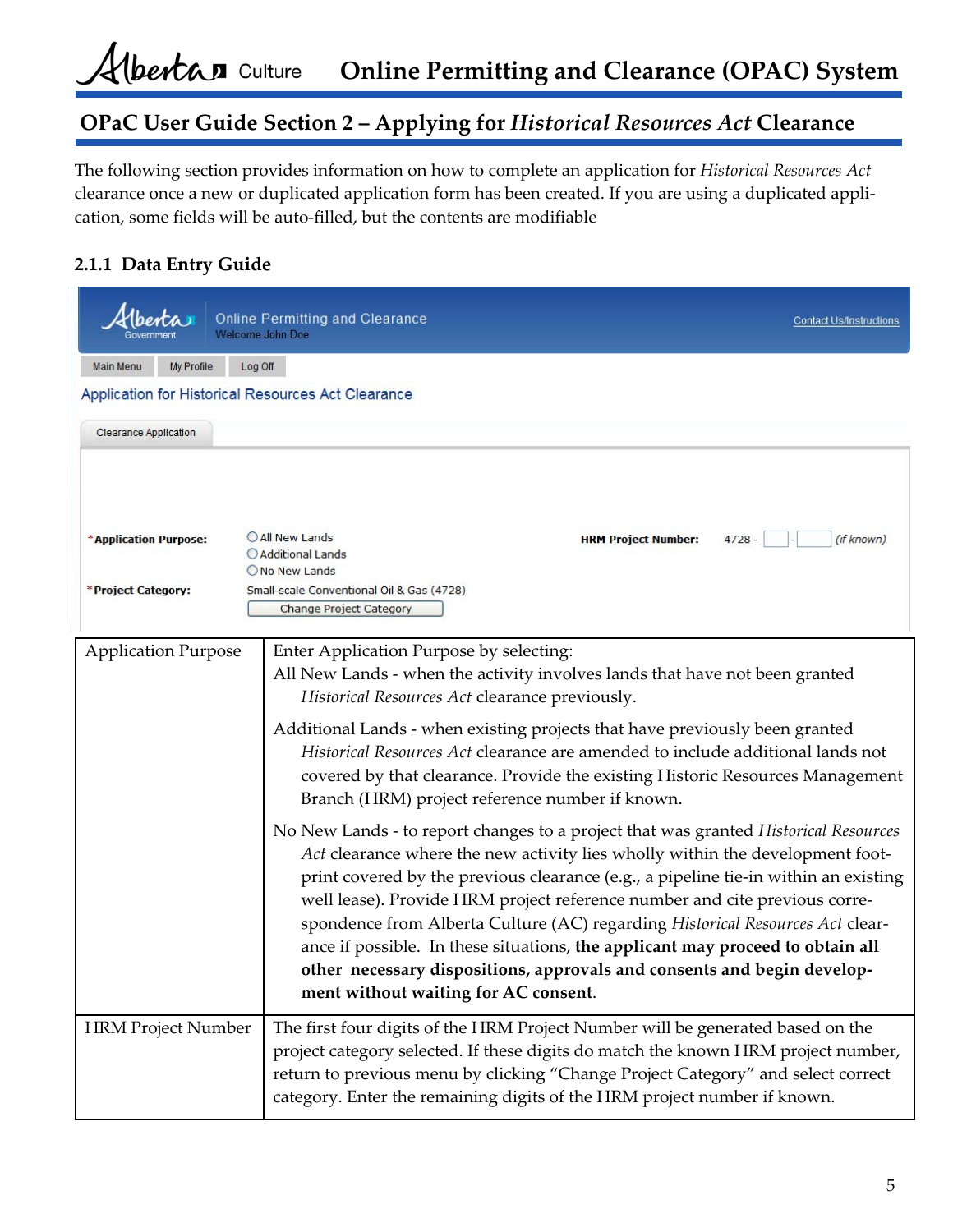**Online Permitting and Clearance (OPAC) System**

# **OPaC User Guide Section 2 – Applying for** *Historical Resources Act* **Clearance**

| <b>Development Information</b>                 |   |                                              |                                                                                    |
|------------------------------------------------|---|----------------------------------------------|------------------------------------------------------------------------------------|
| *Project Type:                                 |   | <b>Well Site</b>                             |                                                                                    |
|                                                |   | <b>Multi Well Pad Location</b>               |                                                                                    |
|                                                |   | <b>Bottom Hole Addition to Existing Pad</b>  |                                                                                    |
|                                                |   | <b>Access Road</b>                           |                                                                                    |
|                                                |   | <b>Pipeline</b>                              |                                                                                    |
|                                                |   | <b>Riser Site</b>                            |                                                                                    |
|                                                |   | <b>Temporary Workspace</b>                   | <b>Other Project Type Description:</b>                                             |
|                                                | П | <b>Log Deck</b>                              | A                                                                                  |
|                                                |   | <b>Borrow Pit</b>                            |                                                                                    |
|                                                |   | <b>Other</b>                                 |                                                                                    |
|                                                |   |                                              |                                                                                    |
| <b>ESRI Shapefiles are attached (yes/no)</b>   |   |                                              |                                                                                    |
| <b>Approximate Project Area (ha)</b>           |   |                                              |                                                                                    |
| Mineral Surface Lease (MSL) Number(s)          |   |                                              |                                                                                    |
| License of Occupation (LOC) Number(s)          |   |                                              |                                                                                    |
| Pipeline Agreement (PLA) Number(s):            |   |                                              |                                                                                    |
| Pipeline Installation Lease (PIL) Number(s)    |   |                                              |                                                                                    |
| <b>Other Reference Number</b>                  |   |                                              |                                                                                    |
|                                                |   |                                              |                                                                                    |
| *Project Identifier:                           |   |                                              |                                                                                    |
|                                                |   | <b>Project Identifier</b>                    |                                                                                    |
|                                                |   | Add Project Identifiers                      |                                                                                    |
| *Anticipated commencement of land development: |   |                                              |                                                                                    |
|                                                |   |                                              |                                                                                    |
| *Anticipated termination of land development:  |   |                                              |                                                                                    |
| Development                                    |   | ٠                                            | Project Type (select more than one, if applicable). Please ensure all compo-       |
| Information                                    |   | nents of a development have been identified. |                                                                                    |
|                                                |   |                                              |                                                                                    |
|                                                |   |                                              | Indicate if ESRI Shapefiles are attached. (Note that providing shapefiles will     |
|                                                |   | facilitate processing of your application.)  |                                                                                    |
|                                                |   |                                              | Provide approximate project area in hectares.                                      |
|                                                |   |                                              | Complete remaining reference fields as appropriate.                                |
|                                                |   |                                              |                                                                                    |
|                                                |   |                                              | Project identifiers must be entered as indicated on the official development       |
|                                                |   |                                              | plans. Please note that each project requires a separate application form. The     |
|                                                |   |                                              | "Add Project Identifiers" button is to be used only to indicate additional project |
|                                                |   |                                              | components, such as additional bottom hole location(s) or pipeline tie-in(s) to a  |
|                                                |   | specified well site.                         |                                                                                    |
|                                                |   |                                              |                                                                                    |
|                                                |   |                                              | Provide anticipated commencement and termination of land development,              |
|                                                |   | being as specific as possible.               |                                                                                    |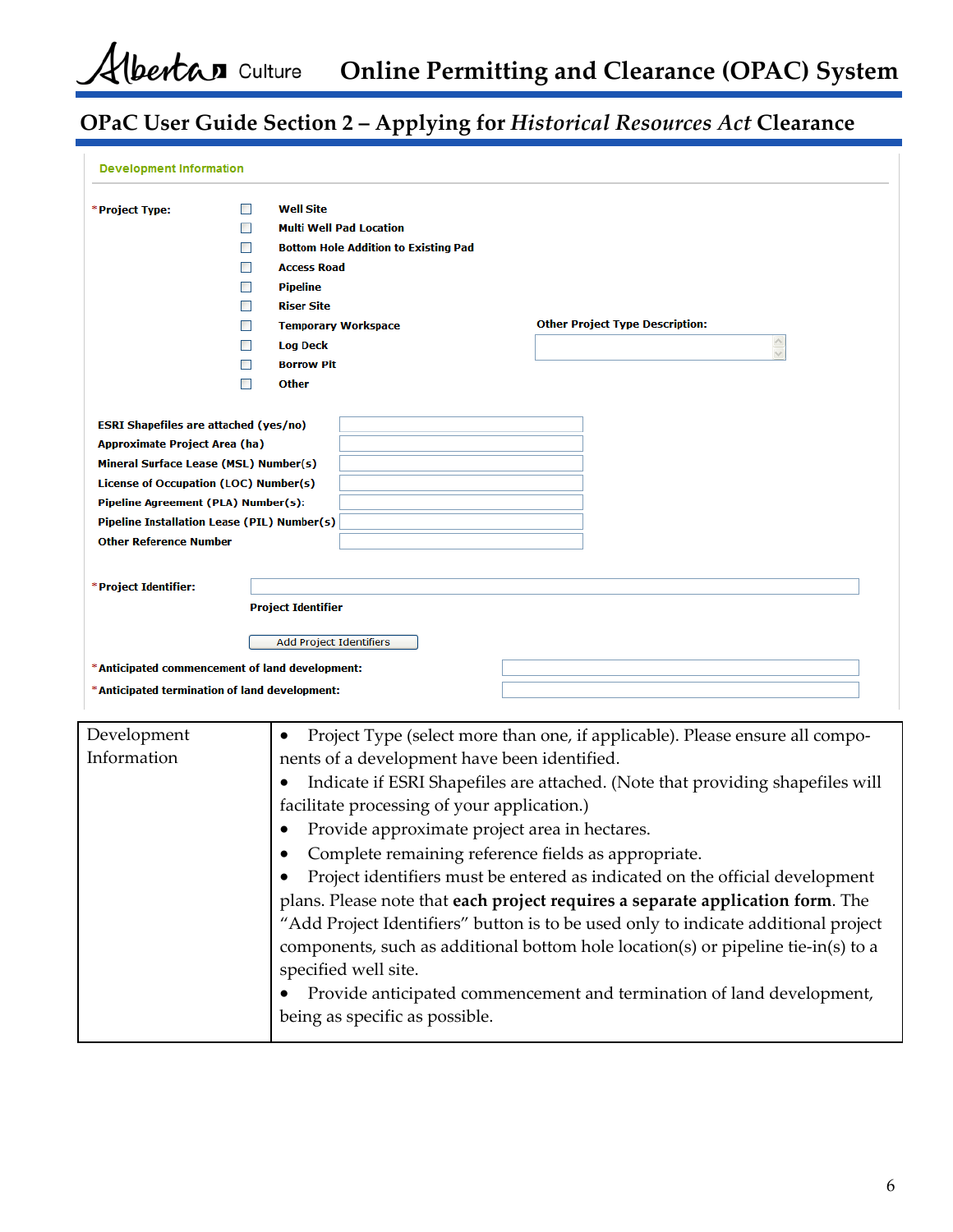**Online Permitting and Clearance (OPAC) System**

# **OPaC User Guide Section 2 – Applying for** *Historical Resources Act* **Clearance**

| <b>Key Contact</b>                                                                           |                                                                                                                                                                                                                                                                                                                                                                                                                                                                                                                                                                                                                                                                                                                 |                         |                               |
|----------------------------------------------------------------------------------------------|-----------------------------------------------------------------------------------------------------------------------------------------------------------------------------------------------------------------------------------------------------------------------------------------------------------------------------------------------------------------------------------------------------------------------------------------------------------------------------------------------------------------------------------------------------------------------------------------------------------------------------------------------------------------------------------------------------------------|-------------------------|-------------------------------|
| <b>Title:</b>                                                                                |                                                                                                                                                                                                                                                                                                                                                                                                                                                                                                                                                                                                                                                                                                                 | *Address:               | 11111 111 Avenue              |
| <b>First Name:</b>                                                                           | Initials:<br>John                                                                                                                                                                                                                                                                                                                                                                                                                                                                                                                                                                                                                                                                                               |                         |                               |
| <b>Last Name:</b>                                                                            | Doe                                                                                                                                                                                                                                                                                                                                                                                                                                                                                                                                                                                                                                                                                                             | *City:                  | Edmonton                      |
| <b>Affiliation:</b>                                                                          | Doe Consulting                                                                                                                                                                                                                                                                                                                                                                                                                                                                                                                                                                                                                                                                                                  | *Province/State:        | AB <b>*Country:</b><br>Canada |
| Email:                                                                                       | martina.purdon@gov.ab.ca                                                                                                                                                                                                                                                                                                                                                                                                                                                                                                                                                                                                                                                                                        | *Postal Code/Zip:       | <b>T6P 1R1</b>                |
| <b>Work Number:</b><br><b>Cell Number:</b><br><b>Fax Number:</b><br><b>Applicant Ref. #:</b> | $(780)$ 111-1111<br>$( ) -$<br>$( ) -$                                                                                                                                                                                                                                                                                                                                                                                                                                                                                                                                                                                                                                                                          |                         |                               |
| Proponent                                                                                    | The Proponent is the same as the Key Contact.                                                                                                                                                                                                                                                                                                                                                                                                                                                                                                                                                                                                                                                                   |                         |                               |
| <b>Company Name:</b><br><b>Contact First Name:</b>                                           | Please complete the details below, if the Proponent is not the same as the Key Contact.<br><b>Initials:</b>                                                                                                                                                                                                                                                                                                                                                                                                                                                                                                                                                                                                     | <b>Address:</b>         |                               |
| <b>Contact Last Name:</b>                                                                    |                                                                                                                                                                                                                                                                                                                                                                                                                                                                                                                                                                                                                                                                                                                 | City:                   |                               |
| <b>Phone Number:</b>                                                                         |                                                                                                                                                                                                                                                                                                                                                                                                                                                                                                                                                                                                                                                                                                                 | <b>Province/State:</b>  | Country: Canada               |
| <b>Fax Number:</b>                                                                           |                                                                                                                                                                                                                                                                                                                                                                                                                                                                                                                                                                                                                                                                                                                 | <b>Postal Code/Zip:</b> |                               |
| <b>Email:</b>                                                                                |                                                                                                                                                                                                                                                                                                                                                                                                                                                                                                                                                                                                                                                                                                                 |                         |                               |
|                                                                                              |                                                                                                                                                                                                                                                                                                                                                                                                                                                                                                                                                                                                                                                                                                                 |                         |                               |
| Key Contact                                                                                  | The system automatically fills the Key Contact section with information ex-<br>tracted from the applicant's user profile. During the application process this<br>defaulted information can be modified as necessary. Modifying the name and<br>contact information in the "My Profile" page will be reflected in open applica-<br>tions but not in previously submitted applications. Changes to address or affilia-<br>tion in the "My Profile" page will not be reflected on open applications.<br>If the applicant is to function as both Key Contact and Proponent, check the<br>"Proponent is same as Key Contact" checkbox.<br>A free form text field for "Applicant Ref. #" is provided in this section. |                         |                               |
| Proponent                                                                                    | If the development Proponent and the Key Contact are the same, check the "The<br>Proponent is the same as the Key Contact" box. If the development Proponent<br>is different from the Key Contact, please provide relevant name and contact<br>information.                                                                                                                                                                                                                                                                                                                                                                                                                                                     |                         |                               |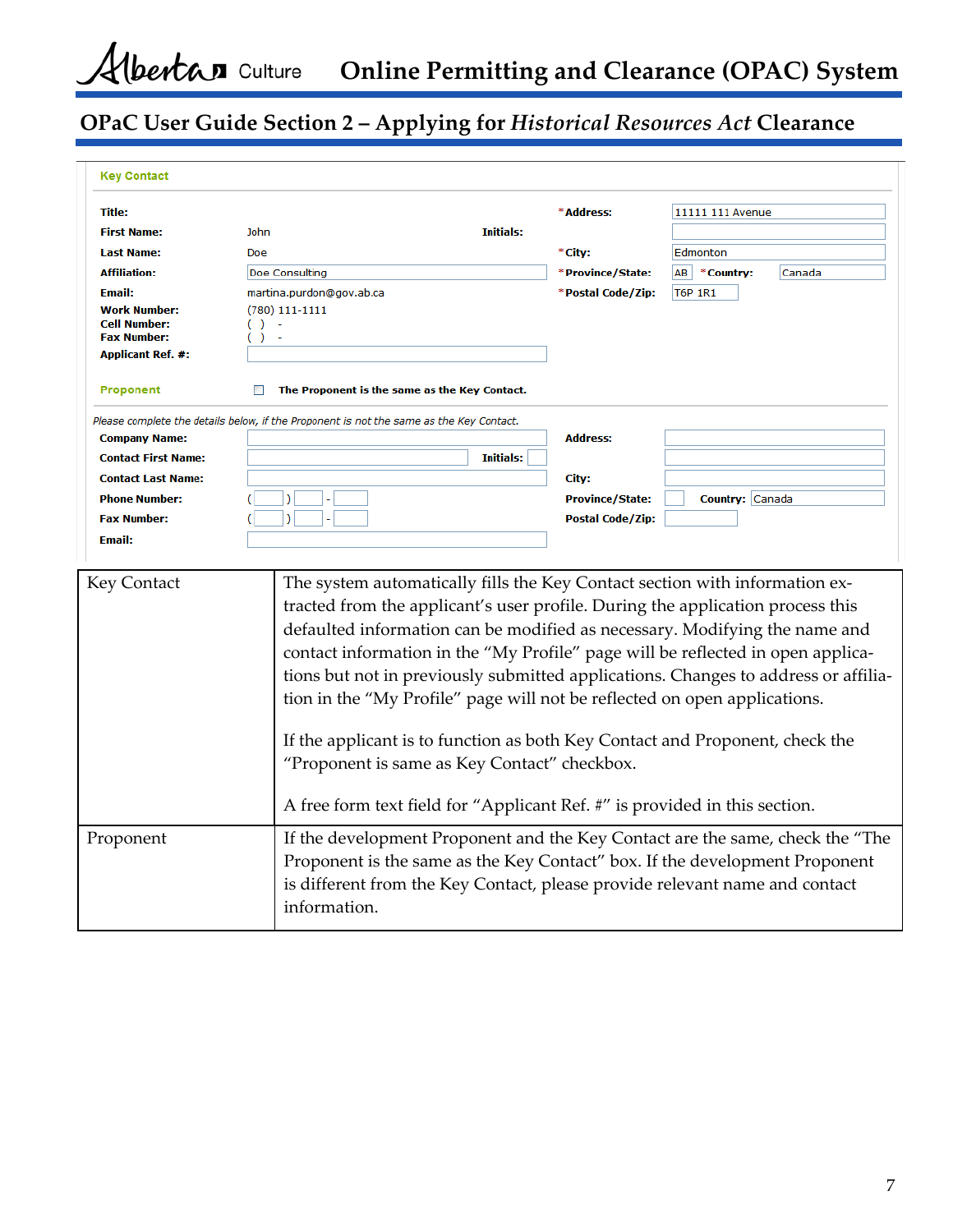| *Proposed Development Area                                                                                                                                                                                                                                                                                                                                                                                                    |                                                                                                                                                                                                                                                                                                                                                                                                                                                |  |  |  |
|-------------------------------------------------------------------------------------------------------------------------------------------------------------------------------------------------------------------------------------------------------------------------------------------------------------------------------------------------------------------------------------------------------------------------------|------------------------------------------------------------------------------------------------------------------------------------------------------------------------------------------------------------------------------------------------------------------------------------------------------------------------------------------------------------------------------------------------------------------------------------------------|--|--|--|
| <b>RGE</b><br>MER<br><b>TWP</b>                                                                                                                                                                                                                                                                                                                                                                                               | <b>SEC</b><br><b>LSD List</b><br><b>Freehold</b><br>Special Areas Board Crown Untitled Crown Titled                                                                                                                                                                                                                                                                                                                                            |  |  |  |
| Add Development Area<br><b>Listed Lands Affected</b><br>RGE<br><b>TWP</b><br><b>SEC</b><br>MER                                                                                                                                                                                                                                                                                                                                | <b>Rows</b><br>1<br>LSD<br><b>HRV</b><br>Category                                                                                                                                                                                                                                                                                                                                                                                              |  |  |  |
| Update Listed Lands Affected                                                                                                                                                                                                                                                                                                                                                                                                  | Use this button to find lands that are in the Listing of Historic Resources.                                                                                                                                                                                                                                                                                                                                                                   |  |  |  |
| Proposed<br>The applicant must enter at least one Proposed Development Area but may enter<br>as many as required by clicking the "Add Development Area" button multiple<br>Development Area<br>times. Up to seven rows can be added at a time. Select the desired number of<br>rows to be added using the drop-down list in the "Rows" box.                                                                                   |                                                                                                                                                                                                                                                                                                                                                                                                                                                |  |  |  |
|                                                                                                                                                                                                                                                                                                                                                                                                                               | The LSD list field can be entered as a single LSD, a comma separated list (e.g., 2,<br>4, 5), a range (e.g., 8-12), or a combination (e.g., 2, 4, 5, 7-11).                                                                                                                                                                                                                                                                                    |  |  |  |
|                                                                                                                                                                                                                                                                                                                                                                                                                               | The legal descriptions for projects with small development footprints (e.g, small-<br>scale conventional oil and gas, subdivisions, recreation areas) must be entered to<br>the LSD.                                                                                                                                                                                                                                                           |  |  |  |
| Legal descriptions for large projects, especially long, linear projects (e.g., class I<br>pipelines, transmission lines), should be entered to the Section level. In these<br>cases, a single line of legal descriptions should be created per township. The sec-<br>tions can be entered as a list or range as detailed above. Multiple ownership<br>types can be selected for each line of legal descriptions if necessary. |                                                                                                                                                                                                                                                                                                                                                                                                                                                |  |  |  |
|                                                                                                                                                                                                                                                                                                                                                                                                                               | The system will look up the Historic Resource Values (HRV) for lands listed on<br>the Listing of Historic Resources based on the proposed development areas en-<br>tered. The lookup occurs when the "Update Listed Lands Affected," "Save" or<br>"Submit" buttons are clicked. Land Ownership type must be indicated before<br>the lookup can occur. The system will indicate if no listed lands are associated<br>with the development area. |  |  |  |
|                                                                                                                                                                                                                                                                                                                                                                                                                               | At this time, applications for Historical Resources Act clearance are not required<br>for small-scale conventional oil and gas, geophysical, local power distribution<br>(under 25 kV), and oil sands exploration projects if there are no listed lands<br>within the development area. For these project types only, the system will not<br>allow submission of an application if there are no listed lands.                                  |  |  |  |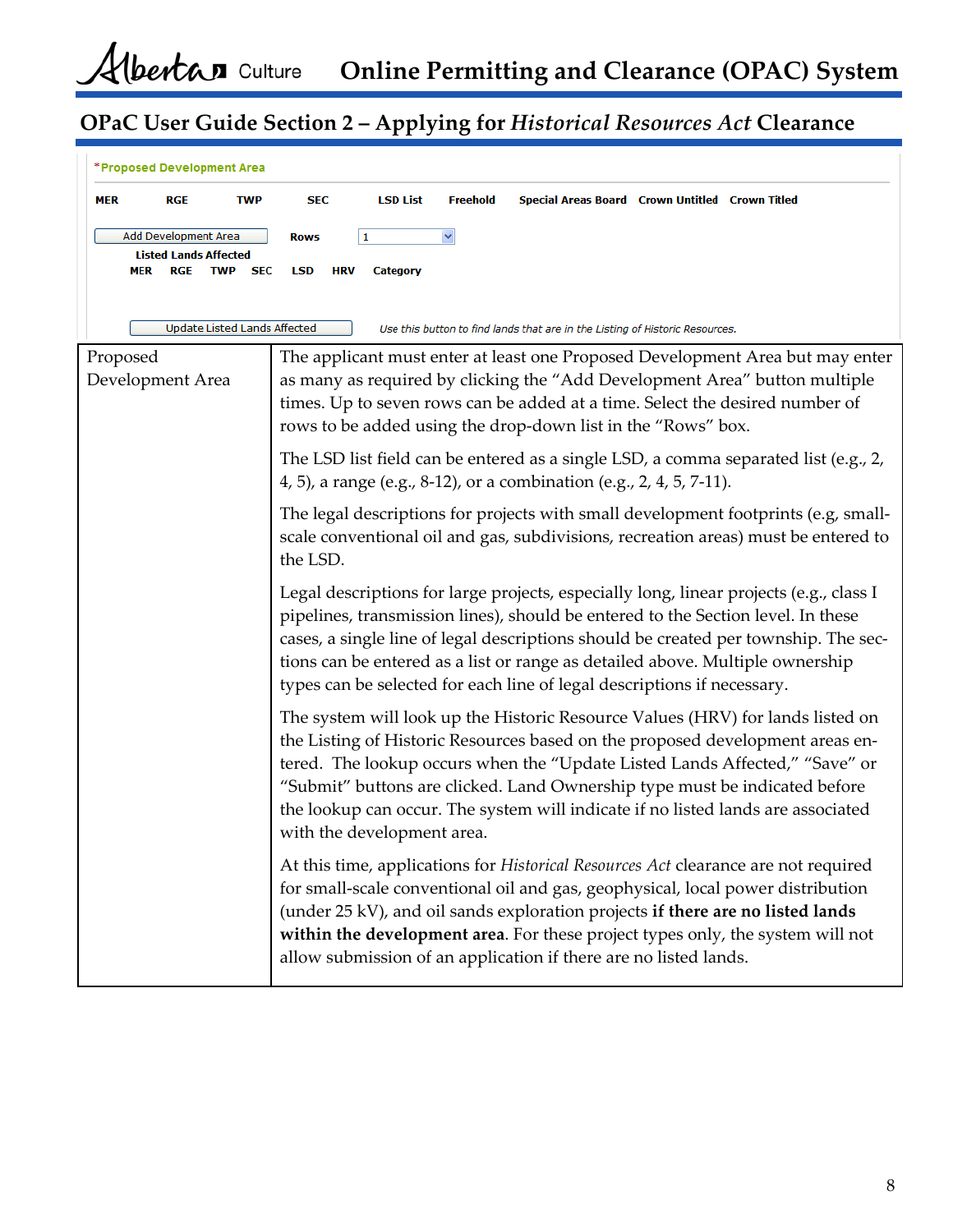| *Attachments                    | Illustrative material is required prior to submittal of the application. If available, also supply<br>Justification and Action Matrix documents.                                                                                                                                                                                                                                                                                                    |
|---------------------------------|-----------------------------------------------------------------------------------------------------------------------------------------------------------------------------------------------------------------------------------------------------------------------------------------------------------------------------------------------------------------------------------------------------------------------------------------------------|
| <b>Upload/Created Date Type</b> | <b>Description</b>                                                                                                                                                                                                                                                                                                                                                                                                                                  |
| Attachments                     | Upload supporting documents by clicking on the "Upload Documents" button<br>and navigating to the appropriate document(s). Multiple files can be selected for<br>upload at once. A Document Type must be selected and a description provided<br>for each uploaded document. Document descriptions should be specific enough<br>to differential the contents when uploading multiple attachments of the same<br>type (e.g., illustrative materials). |
|                                 | Attachment of a project plan is required, and these must be identified as Illustra-<br>tive Material. Additional documents may include covering letters, Statements<br>of Justification, Recommended Action Matrices, maps of the project area, and<br>any other document(s) that include specific project details or special circum-<br>stances that may help staff of the HRMB in reviewing the application.                                      |
|                                 | If attaching project area map(s), please ensure they include legal land descrip-<br>tions and a north arrow.                                                                                                                                                                                                                                                                                                                                        |
|                                 | Note that new attachments cannot be added and existing attachments cannot be<br>deleted after an application has been submitted. If such changes are required,<br>contact the HRMB.                                                                                                                                                                                                                                                                 |

#### **Emails**

|             | <b>Description</b>                                                                                                                 |                                                                                                                                                             | Sent | <b>From</b>                                 |
|-------------|------------------------------------------------------------------------------------------------------------------------------------|-------------------------------------------------------------------------------------------------------------------------------------------------------------|------|---------------------------------------------|
| <b>View</b> | A signed application for Historical Resources Act clearance is attached. Please also take<br>note of any accompanying attachments. |                                                                                                                                                             |      | opac do not reply@gov.ab.ca<br>Apr 24, 2013 |
| <b>View</b> | A signed application for Historical Resources Act clearance is attached. Please also take<br>note of any accompanying attachments. |                                                                                                                                                             |      | opac do not reply@gov.ab.ca<br>Apr 19, 2013 |
| <b>View</b> | Your application for Historical Resources Act clearance has been received and review of<br>the application has been initiated.     |                                                                                                                                                             |      | opac do not reply@gov.ab.ca<br>Apr 19, 2013 |
| Emails      |                                                                                                                                    |                                                                                                                                                             |      |                                             |
|             |                                                                                                                                    | In this section of the application, you can link to all emails that were sent to you                                                                        |      |                                             |
|             |                                                                                                                                    | by the OPaC system as a result of your application, including the final, signed<br>application. These emails will be available in the system in perpetuity. |      |                                             |
|             |                                                                                                                                    |                                                                                                                                                             |      |                                             |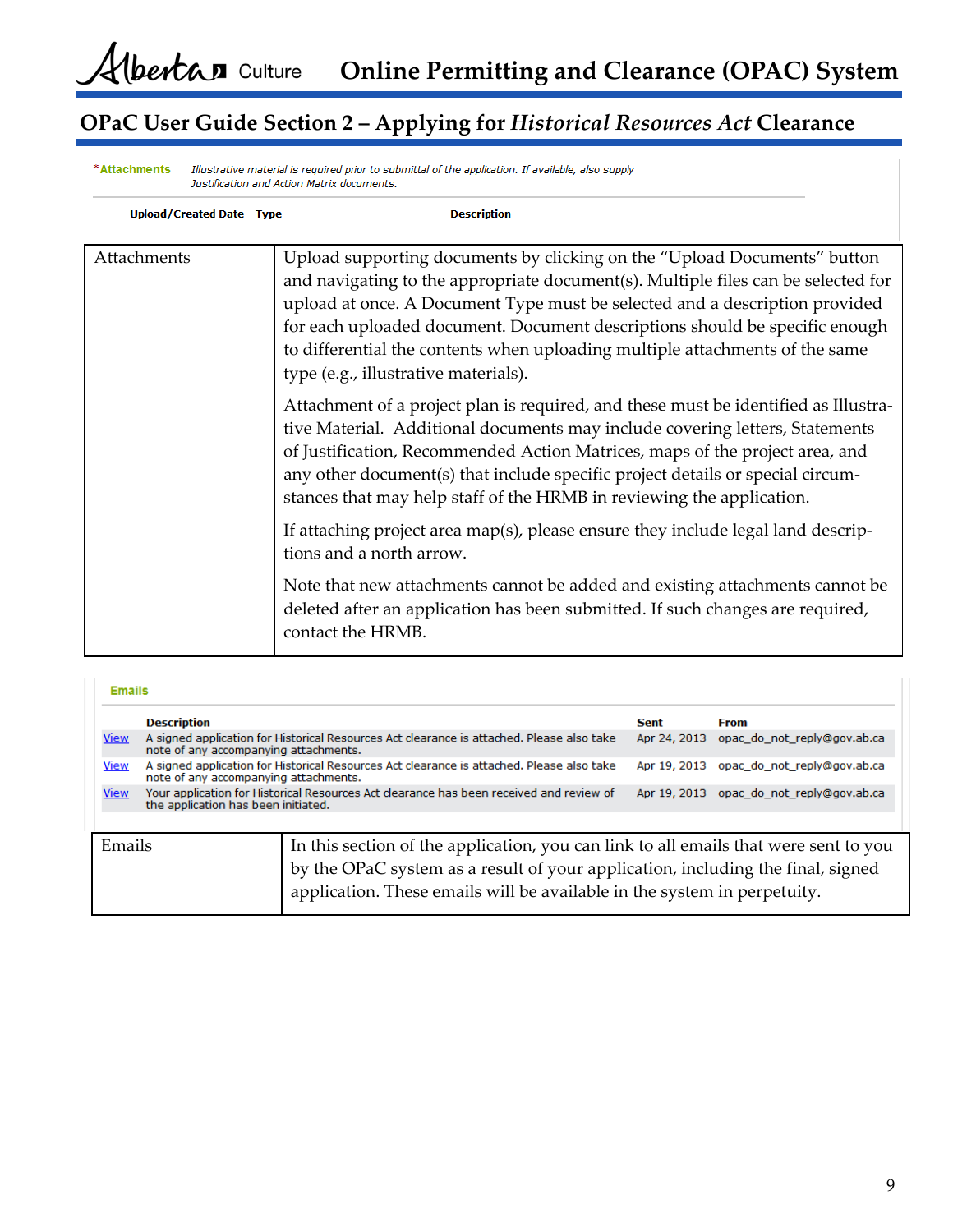| <b>Comments:</b>                                                              |  |  |  |  |
|-------------------------------------------------------------------------------|--|--|--|--|
|                                                                               |  |  |  |  |
|                                                                               |  |  |  |  |
| An Archaeological Historical Resources Impact Assessment was conducted.<br>٠  |  |  |  |  |
| If so, provide the Permit Number:                                             |  |  |  |  |
| A Palaeontological Historical Resources Impact Assessment was conducted.<br>٠ |  |  |  |  |
| If so, provide the Permit Number:                                             |  |  |  |  |
| Has the Palaeontology Report Summary been Submitted?                          |  |  |  |  |
| Submit<br><b>Duplicate Application</b><br>Save Draft                          |  |  |  |  |
| * An asterisk indicates a required field.                                     |  |  |  |  |

Cancel

| Comments                        | Enter any comments regarding specific project details or special circumstances<br>that have not been explained in an attached document.                                                                                                                                                                                                                                                                                                                                                                                  |  |  |  |
|---------------------------------|--------------------------------------------------------------------------------------------------------------------------------------------------------------------------------------------------------------------------------------------------------------------------------------------------------------------------------------------------------------------------------------------------------------------------------------------------------------------------------------------------------------------------|--|--|--|
| Archaeological HRIA             | Indicate if an Historical Resources Impact Assessment (HRIA) for archaeology<br>was conducted. A Permit Number must be entered if the HRIA checkbox has<br>been checked.                                                                                                                                                                                                                                                                                                                                                 |  |  |  |
| Palaeontological<br><b>HRIA</b> | Indicate if a Palaeontological HRIA was conducted.                                                                                                                                                                                                                                                                                                                                                                                                                                                                       |  |  |  |
| Save/Submit                     | By clicking the "Save" button, you may save an application at any time, leave it<br>and come back to it later (using "My Applications" option detailed in OPaC<br>User Guide Section 1 - Registration and Common Features). Clicking the "Submit"<br>button will prompt the system to check if the required information has been<br>completed appropriately. If information is missing, the system will return an<br>instructional error message. If submission is successful, a confirmation page will<br>be generated. |  |  |  |